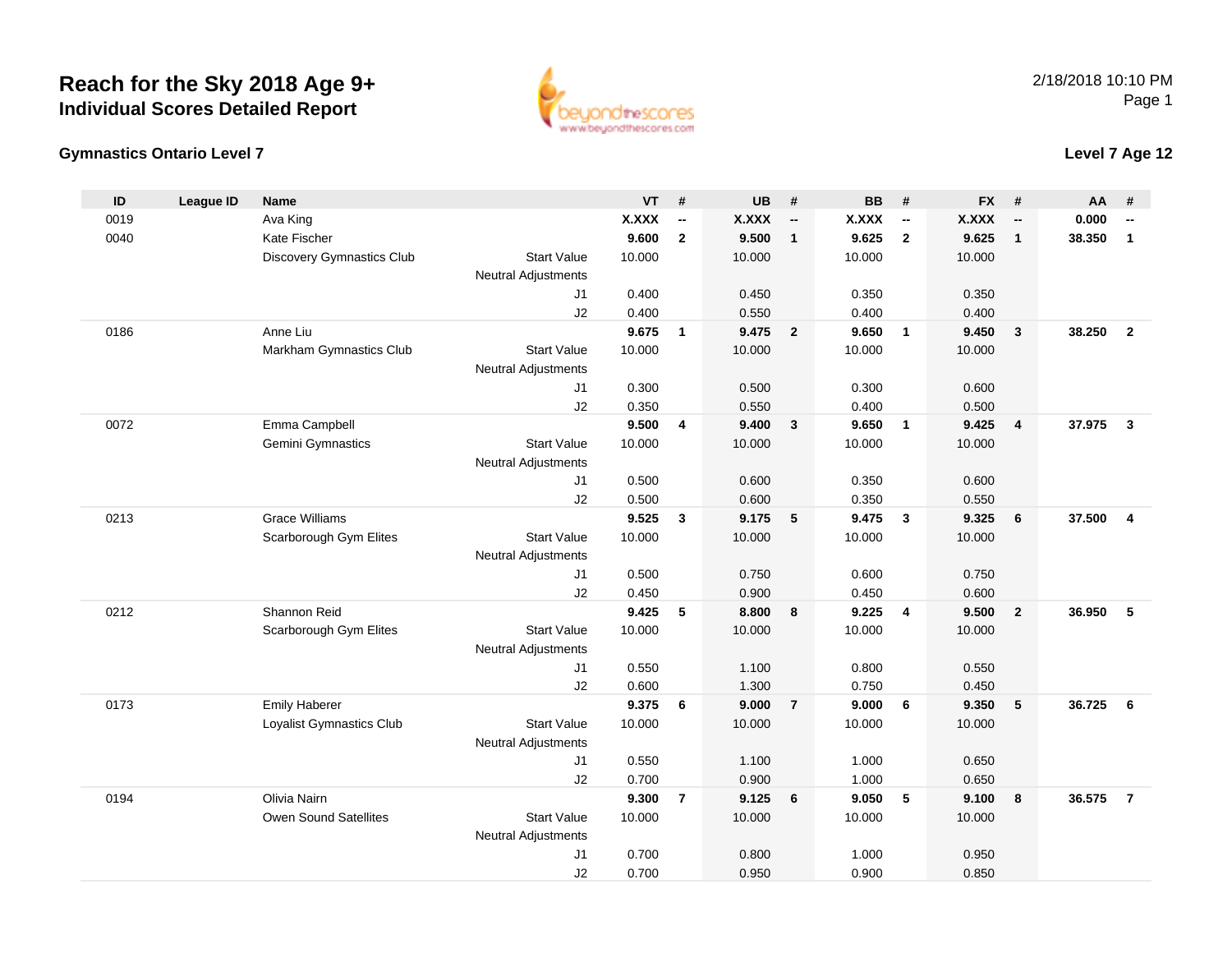

## 2/18/2018 10:10 PMPage 2

| 0201 | Mackenzie Rees |                            | 9.100<br>8 | 9.275  | 8.800  | 9.275  | 36.450 |
|------|----------------|----------------------------|------------|--------|--------|--------|--------|
|      | Quinte Bay     | <b>Start Value</b>         | 10.000     | 10.000 | 10.000 | 10.000 |        |
|      |                | <b>Neutral Adjustments</b> |            |        |        |        |        |
|      |                | J1.                        | 0.900      | 0.800  | .300   | 0.750  |        |
|      |                | J2                         | 0.900      | 0.650  | .100   | 0.700  |        |

## **Gymnastics Ontario Level 7**

**Level 7 Age 15**

| ID   | League ID | <b>Name</b>                |                            | $VT$ # |                          | <b>UB</b> | #                        | <b>BB</b> | #                        | $FX$ #       |                          | AA     | #                        |
|------|-----------|----------------------------|----------------------------|--------|--------------------------|-----------|--------------------------|-----------|--------------------------|--------------|--------------------------|--------|--------------------------|
| 0067 |           | Maya Power                 |                            | X.XXX  | $\overline{\phantom{a}}$ | X.XXX     | $\overline{\phantom{a}}$ | X.XXX     | $\overline{\phantom{a}}$ | <b>X.XXX</b> | $\overline{\phantom{a}}$ | 0.000  | $\overline{\phantom{a}}$ |
| 0241 |           | Ali Nielissen              |                            | 9.575  | $\overline{2}$           | 9.375     | $\overline{2}$           | 9.700     | $\overline{1}$           | 9.550        | $\overline{2}$           | 38.200 | $\mathbf{1}$             |
|      |           | <b>Whitby Gymnastics</b>   | <b>Start Value</b>         | 10.000 |                          | 10.000    |                          | 10.000    |                          | 10.000       |                          |        |                          |
|      |           |                            | <b>Neutral Adjustments</b> |        |                          |           |                          |           |                          |              |                          |        |                          |
|      |           |                            | J1                         | 0.450  |                          | 0.650     |                          | 0.350     |                          | 0.450        |                          |        |                          |
|      |           |                            | J2                         | 0.400  |                          | 0.600     |                          | 0.250     |                          | 0.450        |                          |        |                          |
| 0082 |           | <b>Emilie Miller</b>       |                            | 9.400  | 4                        | 9.450     | $\mathbf{1}$             | 9.250     | $\mathbf{3}$             | 9.400        | $\mathbf{3}$             | 37.500 | $\overline{2}$           |
|      |           | Gemini Gymnastics          | <b>Start Value</b>         | 10.000 |                          | 10.000    |                          | 10.000    |                          | 10.000       |                          |        |                          |
|      |           |                            | <b>Neutral Adjustments</b> |        |                          |           |                          |           |                          |              |                          |        |                          |
|      |           |                            | J1                         | 0.500  |                          | 0.450     |                          | 0.800     |                          | 0.550        |                          |        |                          |
|      |           |                            | J2                         | 0.700  |                          | 0.650     |                          | 0.700     |                          | 0.650        |                          |        |                          |
| 0120 |           | Brooklynn Gillmor          |                            | 9.425  | 3                        | 8.550     | $\overline{4}$           | 9.550     | $\overline{2}$           | 9.725        | $\overline{1}$           | 37.250 | 3                        |
|      |           | <b>Grand River Gymmies</b> | <b>Start Value</b>         | 10.000 |                          | 10.000    |                          | 10.000    |                          | 10.000       |                          |        |                          |
|      |           |                            | <b>Neutral Adjustments</b> |        |                          |           |                          |           |                          |              |                          |        |                          |
|      |           |                            | J1                         | 0.600  |                          | 1.400     |                          | 0.500     |                          | 0.300        |                          |        |                          |
|      |           |                            | J2                         | 0.550  |                          | 1.500     |                          | 0.400     |                          | 0.250        |                          |        |                          |
| 0111 |           | <b>Libby Walker</b>        |                            | 8.825  | 5                        | 9.350     | 3                        | 8.950     | 5                        | 9.400        | $\mathbf{3}$             | 36.525 | $\overline{4}$           |
|      |           | <b>Glendon Gymnastics</b>  | <b>Start Value</b>         | 10.000 |                          | 10.000    |                          | 10.000    |                          | 10.000       |                          |        |                          |
|      |           |                            | <b>Neutral Adjustments</b> |        |                          |           |                          |           |                          |              |                          |        |                          |
|      |           |                            | J <sub>1</sub>             | 1.100  |                          | 0.700     |                          | 1.000     |                          | 0.700        |                          |        |                          |
|      |           |                            | J2                         | 1.250  |                          | 0.600     |                          | 1.100     |                          | 0.500        |                          |        |                          |
| 0140 |           | Sarah LaBarge              |                            | 9.625  | 1                        | 7.900     | 5                        | 9.125     | 4                        | 9.000        | $\overline{4}$           | 35.650 | 5                        |
|      |           | Hamilton Gym Academy       | <b>Start Value</b>         | 10.000 |                          | 10.000    |                          | 10.000    |                          | 10.000       |                          |        |                          |
|      |           |                            | <b>Neutral Adjustments</b> |        |                          |           |                          |           |                          |              |                          |        |                          |
|      |           |                            | J1                         | 0.400  |                          | 2.200     |                          | 0.800     |                          | 1.150        |                          |        |                          |
|      |           |                            | J2                         | 0.350  |                          | 2.000     |                          | 0.950     |                          | 0.850        |                          |        |                          |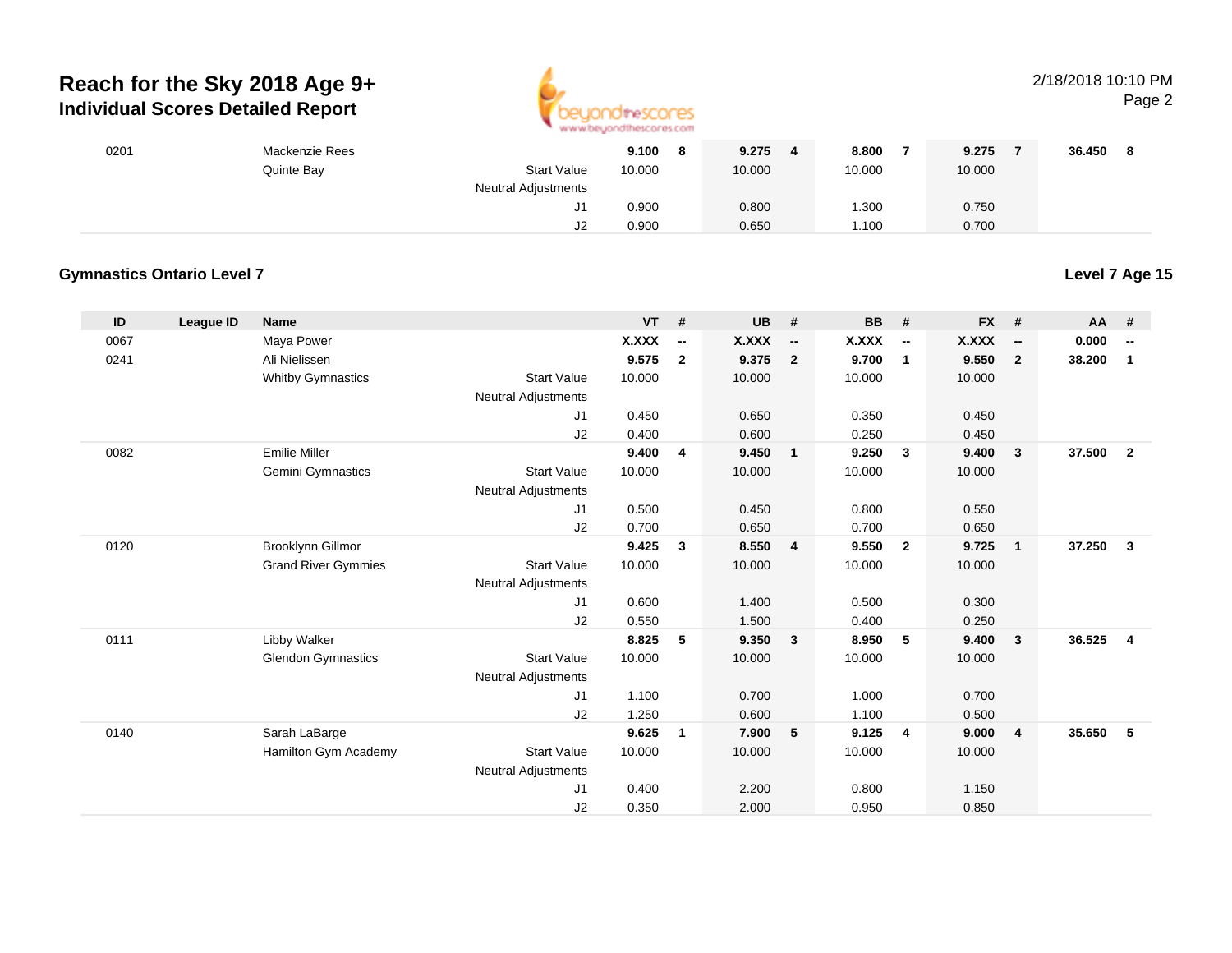## **Gymnastics Ontario Level 7**

| ID   | <b>League ID</b> | Name                     |                            | VT     | #            | <b>UB</b> | #              | <b>BB</b> | #                        | <b>FX</b>    | #                        | AA     |                |
|------|------------------|--------------------------|----------------------------|--------|--------------|-----------|----------------|-----------|--------------------------|--------------|--------------------------|--------|----------------|
| 0678 |                  | Alice* Larose            |                            |        |              |           |                | X.XXX     | $\overline{\phantom{a}}$ | <b>X.XXX</b> | $\overline{\phantom{a}}$ | 0.000  |                |
| 0196 |                  | <b>Teagan Caulfield</b>  |                            | 9.625  | $\mathbf{2}$ | 9.200     | 3              | 9.400     | $\overline{2}$           | 9.350        | $\mathbf{3}$             | 37.575 | $\mathbf{1}$   |
|      |                  | Quinte Bay               | <b>Start Value</b>         | 10.000 |              | 10.000    |                | 10.000    |                          | 10.000       |                          |        |                |
|      |                  |                          | <b>Neutral Adjustments</b> |        |              |           |                |           |                          |              |                          |        |                |
|      |                  |                          | J <sub>1</sub>             | 0.350  |              | 0.800     |                | 0.700     |                          | 0.650        |                          |        |                |
|      |                  |                          | J2                         | 0.400  |              | 0.800     |                | 0.500     |                          | 0.650        |                          |        |                |
| 0130 |                  | Esmé Higgon              |                            | 9.500  | 3            | 9.500     | $\mathbf{1}$   | 9.100     | 3                        | 9.325        | $\overline{4}$           | 37.425 | $\overline{2}$ |
|      |                  | <b>GW Elites</b>         | <b>Start Value</b>         | 10.000 |              | 10.000    |                | 10.000    |                          | 10.000       |                          |        |                |
|      |                  |                          | <b>Neutral Adjustments</b> |        |              |           |                |           |                          |              |                          |        |                |
|      |                  |                          | J <sub>1</sub>             | 0.500  |              | 0.550     |                | 1.000     |                          | 0.600        |                          |        |                |
|      |                  |                          | J2                         | 0.500  |              | 0.450     |                | 0.800     |                          | 0.750        |                          |        |                |
| 0238 |                  | Lia Holdsworth           |                            | 9.075  | 5            | 9.300     | $\overline{2}$ | 9.425     | $\mathbf{1}$             | 9.325        | 4                        | 37.125 | 3              |
|      |                  | <b>Whitby Gymnastics</b> | <b>Start Value</b>         | 10.000 |              | 10.000    |                | 10.000    |                          | 10.000       |                          |        |                |
|      |                  |                          | <b>Neutral Adjustments</b> |        |              |           |                |           |                          |              |                          |        |                |
|      |                  |                          | J1                         | 0.900  |              | 0.600     |                | 0.550     |                          | 0.700        |                          |        |                |
|      |                  |                          | J2                         | 0.950  |              | 0.800     |                | 0.600     |                          | 0.650        |                          |        |                |
| 0211 |                  | Caitlynn Panourgias      |                            | 9.425  | 4            | 8.375     | 6              | 9.400     | $\mathbf{2}$             | 9.575        | $\mathbf{1}$             | 36.775 |                |
|      |                  | Scarborough Gym Elites   | <b>Start Value</b>         | 10.000 |              | 10.000    |                | 10.000    |                          | 10.000       |                          |        |                |
|      |                  |                          | <b>Neutral Adjustments</b> |        |              |           |                |           |                          |              |                          |        |                |
|      |                  |                          | J <sub>1</sub>             | 0.650  |              | 1.500     |                | 0.600     |                          | 0.400        |                          |        |                |
|      |                  |                          | J2                         | 0.500  |              | 1.750     |                | 0.600     |                          | 0.450        |                          |        |                |
| 0037 |                  | victoria simard          |                            | 9.500  | 3            | 8.650     | 4              | 8.850     | 4                        | 9.250        | 5                        | 36.250 | 5              |
|      |                  | Cornwall Gymnastics club | <b>Start Value</b>         | 10.000 |              | 10.000    |                | 10.000    |                          | 10.000       |                          |        |                |
|      |                  |                          | <b>Neutral Adjustments</b> |        |              |           |                |           |                          |              |                          |        |                |
|      |                  |                          | J <sub>1</sub>             | 0.550  |              | 1.250     |                | 1.050     |                          | 0.800        |                          |        |                |
|      |                  |                          | J2                         | 0.450  |              | 1.450     |                | 1.250     |                          | 0.700        |                          |        |                |
| 0175 |                  | Rowan Picard             |                            | 9.050  | 6            | 8.400     | 5              | 8.575     | 5                        | 9.475        | $\overline{2}$           | 35.500 |                |
|      |                  | Loyalist Gymnastics Club | <b>Start Value</b>         | 10.000 |              | 10.000    |                | 9.500     |                          | 10.000       |                          |        |                |
|      |                  |                          | <b>Neutral Adjustments</b> |        |              |           |                |           |                          |              |                          |        |                |
|      |                  |                          | J1                         | 1.000  |              | 1.650     |                | 0.950     |                          | 0.550        |                          |        |                |
|      |                  |                          | J2                         | 0.900  |              | 1.550     |                | 0.900     |                          | 0.500        |                          |        |                |
| 0084 |                  | Jessica Reid             |                            | 9.650  | $\mathbf{1}$ | 8.150     | $\overline{7}$ | 8.225     | 6                        | 9.000        | 6                        | 35.025 | 7              |
|      |                  | Gemini Gymnastics        | <b>Start Value</b>         | 10.000 |              | 10.000    |                | 10.000    |                          | 9.500        |                          |        |                |
|      |                  |                          | <b>Neutral Adjustments</b> |        |              |           |                | $-0.100$  |                          |              |                          |        |                |

J1

J2

 $-0.100$ 

0.350 1.800 1.600 0.450

0.350 1.900 1.750 0.550

1.600



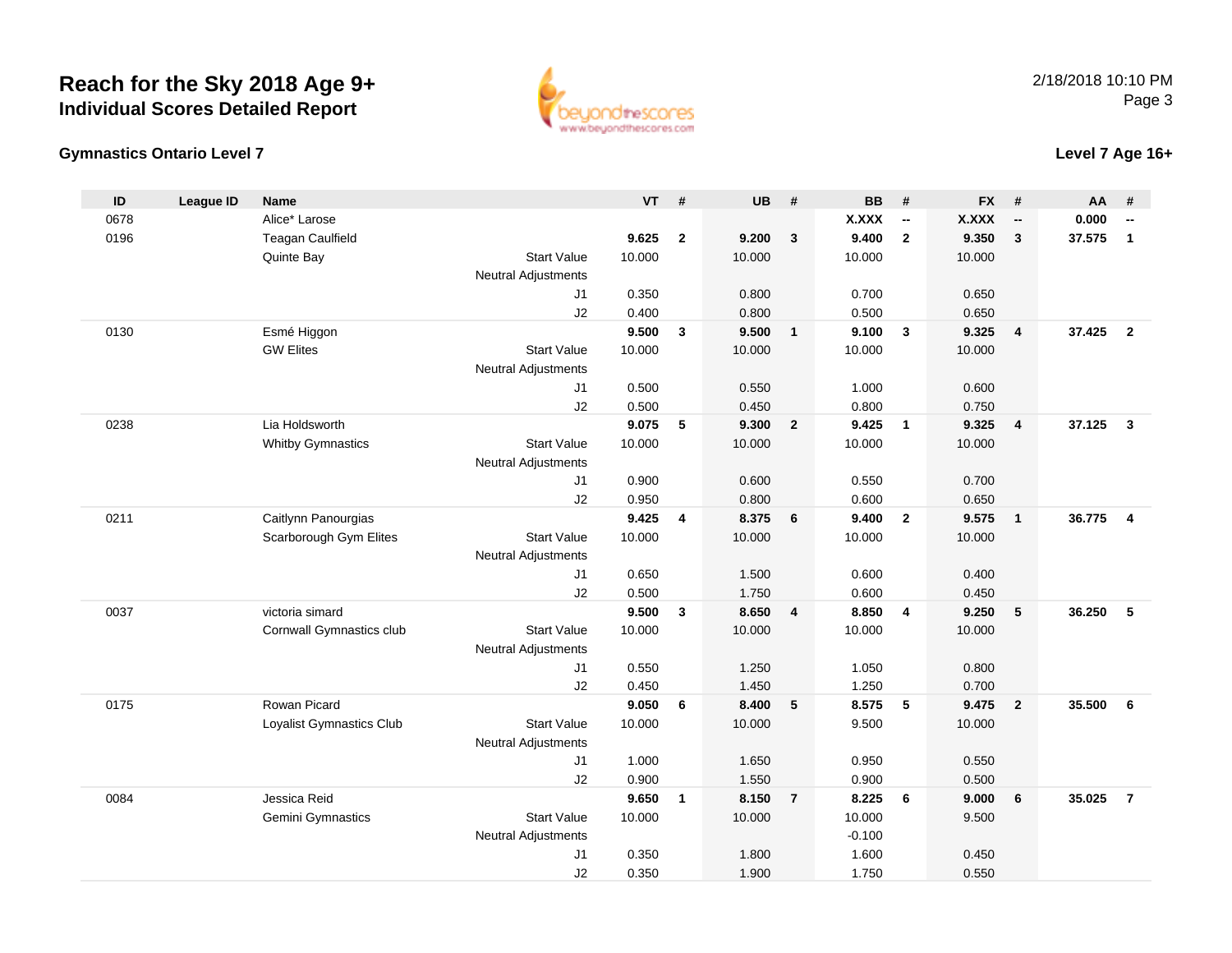

### **Gymnastics Ontario Level 7**

#### **ID League ID Name VT # UB # BB # FX # AA #** 0051 Sydney So **9.575 <sup>1</sup> 9.700 <sup>1</sup> 9.850 <sup>1</sup> 9.525 <sup>1</sup> 38.650 <sup>1</sup>** Discovery Gymnastics Club Start Value 10.000 10.000 10.000 10.000 Neutral Adjustments J1 0.500 0.250 0.100 0.450 J2 0.350 0.350 0.200 0.500 0089 Marisa Stewart **9.575 <sup>1</sup> 9.600 <sup>2</sup> 9.550 <sup>2</sup> 9.525 <sup>1</sup> 38.250 <sup>2</sup>** Gemini Gymnastics Start Valuee 10.000 10.000 10.000 10.000 Neutral Adjustments J1 0.400 0.350 0.500 0.500 J2 0.450 0.450 0.400 0.450 0143 Kaitlyn Masse **9.375 <sup>4</sup> 9.600 <sup>2</sup> 9.550 <sup>2</sup> 9.325 <sup>4</sup> 37.850 <sup>3</sup>** Hamilton Gym Academy Start Valuee 10.000 10.000 10.000 10.000 Neutral Adjustments J1 0.600 0.400 0.400 0.700 J2 0.650 0.400 0.500 0.650 0145 Kylie Robichaud-Arnold **9.275 <sup>5</sup> 9.500 <sup>3</sup> 9.525 <sup>3</sup> 9.300 <sup>5</sup> 37.600 <sup>4</sup>** Hamilton Gym Academy Start Valuee 10.000 10.000 10.000 10.000 Neutral Adjustments J1 0.700 0.500 0.500 0.750 J2 0.750 0.500 0.450 0.650 0614 Victoria Wong **9.525 <sup>2</sup> 9.075 <sup>5</sup> 9.300 <sup>5</sup> 9.425 <sup>2</sup> 37.325 <sup>5</sup>** Markham Gymnastics Clubb 3tart Value 10.000 10.000 10.000 10.000 10.000 Neutral Adjustments J1 0.550 0.850 0.800 0.650 J22 0.400 1.000 0.600 0.500 0204 Hannah Vanderwal **9.250 <sup>6</sup> 9.100 <sup>4</sup> 8.575 <sup>8</sup> 9.350 <sup>3</sup> 36.275 <sup>6</sup>** Quinte Bay Start Valuee 10.000 10.000 10.000 10.000 Neutral Adjustments J1 0.850 0.800 1.500 0.650 J2 0.650 1.000 1.350 0.650 0003 Sienna Castellanos **8.850 <sup>8</sup> 8.600 <sup>7</sup> 9.200 <sup>7</sup> 9.325 <sup>4</sup> 35.975 <sup>7</sup>** Adrenaline Gymnastics Start Valuee 10.000 10.000 10.000 10.000 Neutral Adjustments J1 1.100 1.400 0.800 0.700 J21.200 1.400 0.800 0.650

## **Level 7 Age 10-11**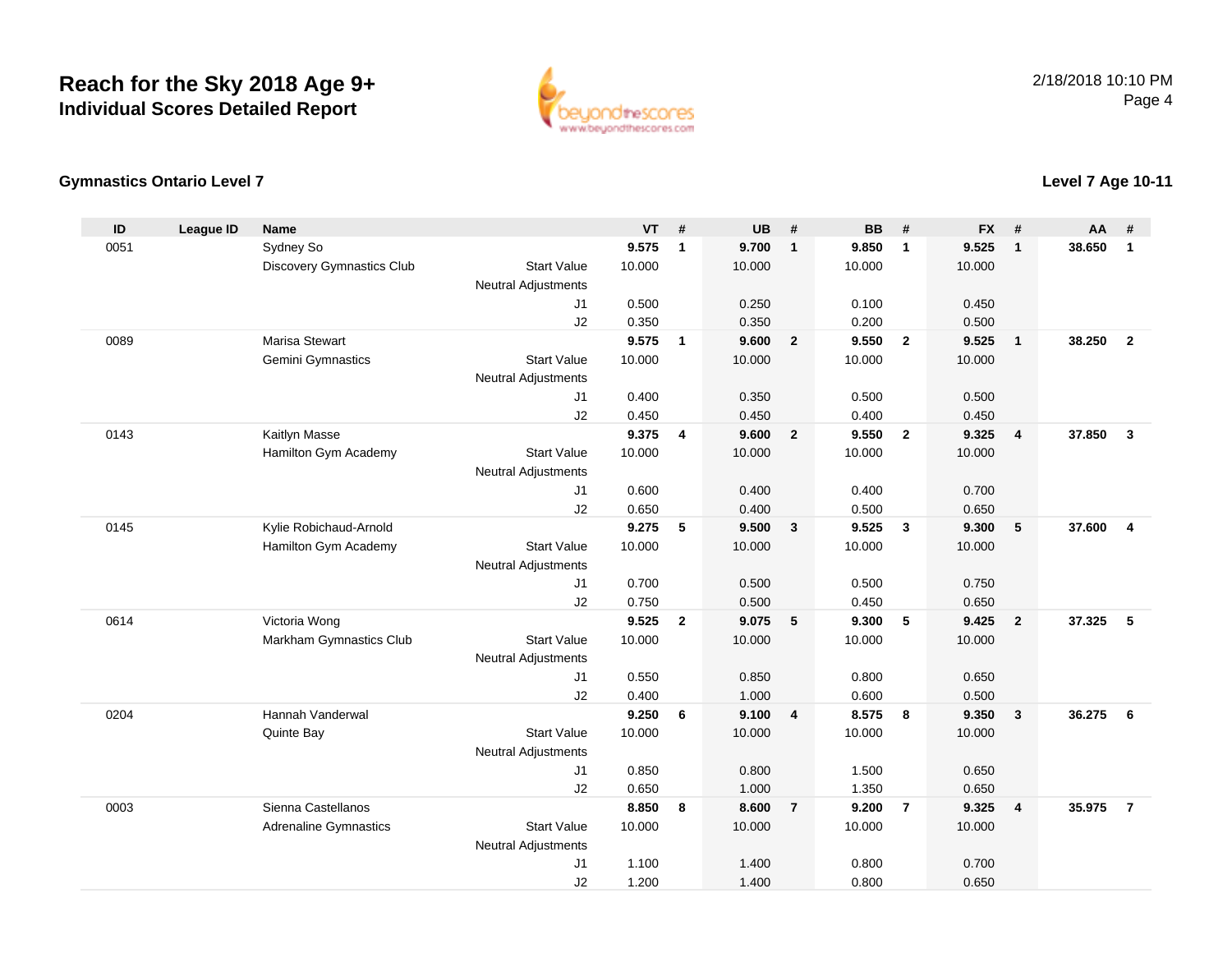

| 0229 | Ariana Ibit             |                     | 8.850        | 8                        | 8.450  | 9  | 9.275        | - 6            | 9.300        | 5              | 35.875   | - 8 |
|------|-------------------------|---------------------|--------------|--------------------------|--------|----|--------------|----------------|--------------|----------------|----------|-----|
|      | Tumblers                | <b>Start Value</b>  | 10.000       |                          | 10.000 |    | 10.000       |                | 10.000       |                |          |     |
|      |                         | Neutral Adjustments |              |                          |        |    |              |                |              |                |          |     |
|      |                         | J1                  | 1.200        |                          | 1.450  |    | 0.750        |                | 0.650        |                |          |     |
|      |                         | J2                  | 1.100        |                          | 1.650  |    | 0.700        |                | 0.750        |                |          |     |
| 0613 | Olivia Lin              |                     | 9.425        | $\mathbf{3}$             | 7.725  | 10 | 9.350        | $\overline{4}$ | 9.300        | 5              | 35.800   | - 9 |
|      | Markham Gymnastics Club | <b>Start Value</b>  | 10.000       |                          | 9.500  |    | 10.000       |                | 10.000       |                |          |     |
|      |                         | Neutral Adjustments |              |                          |        |    |              |                |              |                |          |     |
|      |                         | J1                  | 0.550        |                          | 1.700  |    | 0.750        |                | 0.700        |                |          |     |
|      |                         | J2                  | 0.600        |                          | 1.850  |    | 0.550        |                | 0.700        |                |          |     |
| 0068 | Amanda Springate        |                     | 9.200        | $\overline{7}$           | 8.500  | 8  | 7.875        | 10             | 9.100        | - 6            | 34.675   | 10  |
|      | <b>GCGC Gymnastics</b>  | <b>Start Value</b>  | 10.000       |                          | 10.000 |    | 10.000       |                | 10.000       |                |          |     |
|      |                         | Neutral Adjustments |              |                          |        |    |              |                |              |                |          |     |
|      |                         | J1                  | 0.850        |                          | 1.400  |    | 2.200        |                | 0.850        |                |          |     |
|      |                         | J2                  | 0.750        |                          | 1.600  |    | 2.050        |                | 0.950        |                |          |     |
| 0006 | Sofia Di Gennaro        |                     | 8.700        | 9                        | 6.325  | 11 | 8.325        | 9              | 9.075        | $\overline{7}$ | 32.425   | 11  |
|      | Adrenaline Gymnastics   | <b>Start Value</b>  | 10.000       |                          | 8.400  |    | 9.500        |                | 10.000       |                |          |     |
|      |                         | Neutral Adjustments |              |                          |        |    |              |                |              |                |          |     |
|      |                         | J1                  | 1.250        |                          | 2.200  |    | 1.150        |                | 1.000        |                |          |     |
|      |                         | J2                  | 1.350        |                          | 1.950  |    | 1.200        |                | 0.850        |                |          |     |
| 0138 | Ashley Kinsey           |                     | <b>X.XXX</b> | $\overline{\phantom{a}}$ | 9.050  | 6  | <b>X.XXX</b> | $\sim$         | <b>X.XXX</b> | $\sim$         | 9.050 12 |     |
|      | Hamilton Gym Academy    | <b>Start Value</b>  |              |                          | 10.000 |    |              |                |              |                |          |     |
|      |                         | Neutral Adjustments |              |                          |        |    |              |                |              |                |          |     |
|      |                         | J <sub>1</sub>      |              |                          | 0.900  |    |              |                |              |                |          |     |
|      |                         | J2                  |              |                          | 1.000  |    |              |                |              |                |          |     |

## **Gymnastics Ontario Level 7**

**Level 7 Age 13-14 A**

| ID   | League ID | <b>Name</b>                      |                            | <b>VT</b> | - #                     | <b>UB</b> | #   | <b>BB</b> | # | $FX$ # |   | <b>AA</b> | - # |
|------|-----------|----------------------------------|----------------------------|-----------|-------------------------|-----------|-----|-----------|---|--------|---|-----------|-----|
| 0046 |           | Luma Marques                     |                            | 9.250     | - 3                     | 8.950     | -5  | 9.550     |   | 9.350  | 5 | 37.100    |     |
|      |           | <b>Discovery Gymnastics Club</b> | <b>Start Value</b>         | 10.000    |                         | 10.000    |     | 10.000    |   | 10.000 |   |           |     |
|      |           |                                  | <b>Neutral Adjustments</b> |           |                         |           |     |           |   |        |   |           |     |
|      |           |                                  | J <sub>1</sub>             | 0.800     |                         | 1.000     |     | 0.500     |   | 0.700  |   |           |     |
|      |           |                                  | J2                         | 0.700     |                         | 1.100     |     | 0.400     |   | 0.600  |   |           |     |
| 0050 |           | Kylie Sieradzki                  |                            | 9.250     | $\overline{\mathbf{3}}$ | 9.250     | - 1 | 9.000     | 5 | 9.600  |   | 37.100    |     |
|      |           | <b>Discovery Gymnastics Club</b> | <b>Start Value</b>         | 10.000    |                         | 10.000    |     | 10.000    |   | 10.000 |   |           |     |
|      |           |                                  | <b>Neutral Adjustments</b> |           |                         |           |     |           |   |        |   |           |     |
|      |           |                                  | J <sub>1</sub>             | 0.800     |                         | 0.650     |     | 1.000     |   | 0.450  |   |           |     |
|      |           |                                  | J <sub>2</sub>             | 0.700     |                         | 0.850     |     | 1.000     |   | 0.350  |   |           |     |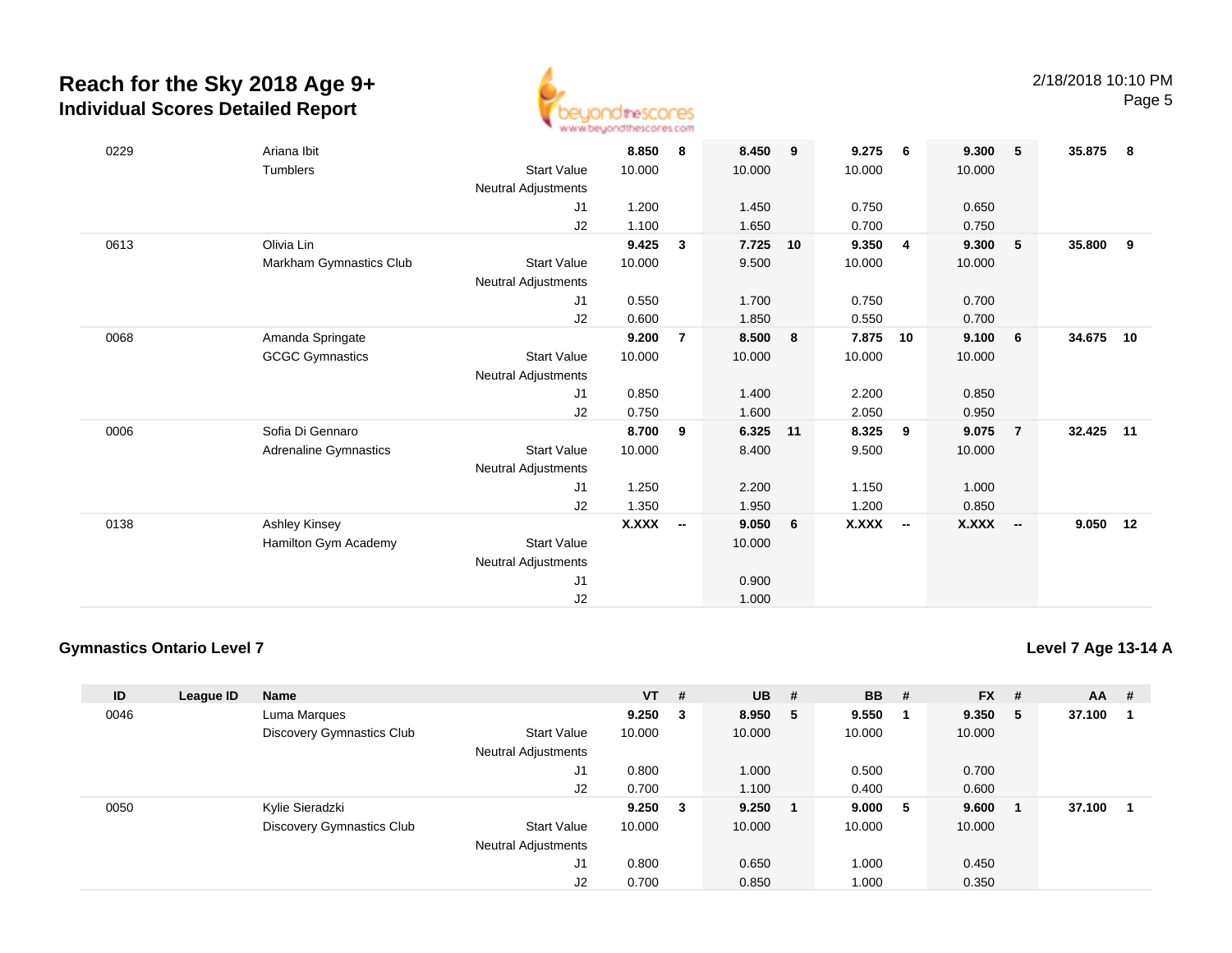

| 0669 | <b>Tess Crombeen</b>          |                            | 9.225  | $\overline{\mathbf{4}}$ | 9.175  | $\overline{\mathbf{2}}$ | 9.100  | $\overline{\mathbf{4}}$ | 9.375  | $\overline{4}$          | 36.875   | $\overline{2}$          |
|------|-------------------------------|----------------------------|--------|-------------------------|--------|-------------------------|--------|-------------------------|--------|-------------------------|----------|-------------------------|
|      | Toronto Premier Gym Club      | <b>Start Value</b>         | 10.000 |                         | 10.000 |                         | 10.000 |                         | 10.000 |                         |          |                         |
|      |                               | <b>Neutral Adjustments</b> |        |                         |        |                         |        |                         |        |                         |          |                         |
|      |                               | J1                         | 0.850  |                         | 0.750  |                         | 0.850  |                         | 0.600  |                         |          |                         |
|      |                               | J2                         | 0.700  |                         | 0.900  |                         | 0.950  |                         | 0.650  |                         |          |                         |
| 0156 | <b>Beyard Lawrence</b>        |                            | 9.375  | $\overline{2}$          | 9.075  | $\mathbf{3}$            | 8.850  | $\overline{7}$          | 9.475  | $\mathbf{3}$            | 36.775   | $\mathbf{3}$            |
|      | Kitchener-Waterloo Gymnastics | <b>Start Value</b>         | 10.000 |                         | 10.000 |                         | 10.000 |                         | 10.000 |                         |          |                         |
|      |                               | <b>Neutral Adjustments</b> |        |                         |        |                         |        |                         |        |                         |          |                         |
|      |                               | J1                         | 0.650  |                         | 0.950  |                         | 1.250  |                         | 0.450  |                         |          |                         |
|      |                               | J2                         | 0.600  |                         | 0.900  |                         | 1.050  |                         | 0.600  |                         |          |                         |
| 0141 | Dahlia Luong                  |                            | 9.475  | $\mathbf{1}$            | 8.750  | 9                       | 9.000  | $5\phantom{.0}$         | 9.375  | $\overline{4}$          | 36.600   | $\overline{\mathbf{4}}$ |
|      | Hamilton Gym Academy          | <b>Start Value</b>         | 10.000 |                         | 10.000 |                         | 10.000 |                         | 10.000 |                         |          |                         |
|      |                               | Neutral Adjustments        |        |                         |        |                         |        |                         |        |                         |          |                         |
|      |                               | J1                         | 0.550  |                         | 1.300  |                         | 1.050  |                         | 0.600  |                         |          |                         |
|      |                               | J2                         | 0.500  |                         | 1.200  |                         | 0.950  |                         | 0.650  |                         |          |                         |
| 0671 | Maeve McSweeney               |                            | 9.075  | 6                       | 8.850  | 8                       | 9.425  | $\overline{\mathbf{3}}$ | 9.150  | $\overline{7}$          | 36.500   | 5                       |
|      | Toronto Premier Gym Club      | <b>Start Value</b>         | 10.000 |                         | 10.000 |                         | 10.000 |                         | 10.000 |                         |          |                         |
|      |                               | Neutral Adjustments        |        |                         |        |                         |        |                         |        |                         |          |                         |
|      |                               | J1                         | 1.000  |                         | 1.100  |                         | 0.600  |                         | 0.850  |                         |          |                         |
|      |                               | J2                         | 0.850  |                         | 1.200  |                         | 0.550  |                         | 0.850  |                         |          |                         |
| 0235 | Meg Varden                    |                            | 9.050  | $\overline{7}$          | 8.900  | $\overline{7}$          | 8.925  | $6\phantom{1}6$         | 9.575  | $\overline{\mathbf{2}}$ | 36.450   | - 6                     |
|      | Tumblers                      | <b>Start Value</b>         | 10.000 |                         | 10.000 |                         | 9.500  |                         | 10.000 |                         |          |                         |
|      |                               | Neutral Adjustments        |        |                         |        |                         |        |                         |        |                         |          |                         |
|      |                               | J1                         | 0.900  |                         | 1.000  |                         | 0.550  |                         | 0.400  |                         |          |                         |
|      |                               | J2                         | 1.000  |                         | 1.200  |                         | 0.600  |                         | 0.450  |                         |          |                         |
| 0024 | Jordyn Somers                 |                            | 8.550  | 8                       | 9.050  | $\overline{4}$          | 9.500  | $\overline{\mathbf{2}}$ | 9.025  | 9                       | 36.125   | $\overline{7}$          |
|      | <b>Bluewater</b>              | <b>Start Value</b>         | 10.000 |                         | 10.000 |                         | 10.000 |                         | 10.000 |                         |          |                         |
|      |                               | <b>Neutral Adjustments</b> |        |                         |        |                         |        |                         |        |                         |          |                         |
|      |                               | J1                         | 1.500  |                         | 1.000  |                         | 0.450  |                         | 1.100  |                         |          |                         |
|      |                               | J2                         | 1.400  |                         | 0.900  |                         | 0.550  |                         | 0.850  |                         |          |                         |
| 0198 | Hannah Kort                   |                            | 9.250  | $\mathbf{3}$            | 9.175  | $\overline{\mathbf{2}}$ | 8.250  | $\overline{9}$          | 9.300  | 6                       | 35.975   | 8                       |
|      | Quinte Bay                    | <b>Start Value</b>         | 10.000 |                         | 10.000 |                         | 9.500  |                         | 10.000 |                         |          |                         |
|      |                               | <b>Neutral Adjustments</b> |        |                         |        |                         |        |                         |        |                         |          |                         |
|      |                               | J1                         | 0.750  |                         | 0.750  |                         | 1.300  |                         | 0.750  |                         |          |                         |
|      |                               | J2                         | 0.750  |                         | 0.900  |                         | 1.200  |                         | 0.650  |                         |          |                         |
| 0180 | Abbie O'Neil                  |                            | 9.100  | 5                       | 8.925  | 6                       | 8.350  | 8                       | 9.100  | 8                       | 35.475 9 |                         |
|      | Mariposa                      | <b>Start Value</b>         | 10.000 |                         | 10.000 |                         | 10.000 |                         | 10.000 |                         |          |                         |
|      |                               | Neutral Adjustments        |        |                         |        |                         |        |                         |        |                         |          |                         |
|      |                               | J1                         | 0.900  |                         | 1.100  |                         | 1.800  |                         | 0.900  |                         |          |                         |
|      |                               | J2                         | 0.900  |                         | 1.050  |                         | 1.500  |                         | 0.900  |                         |          |                         |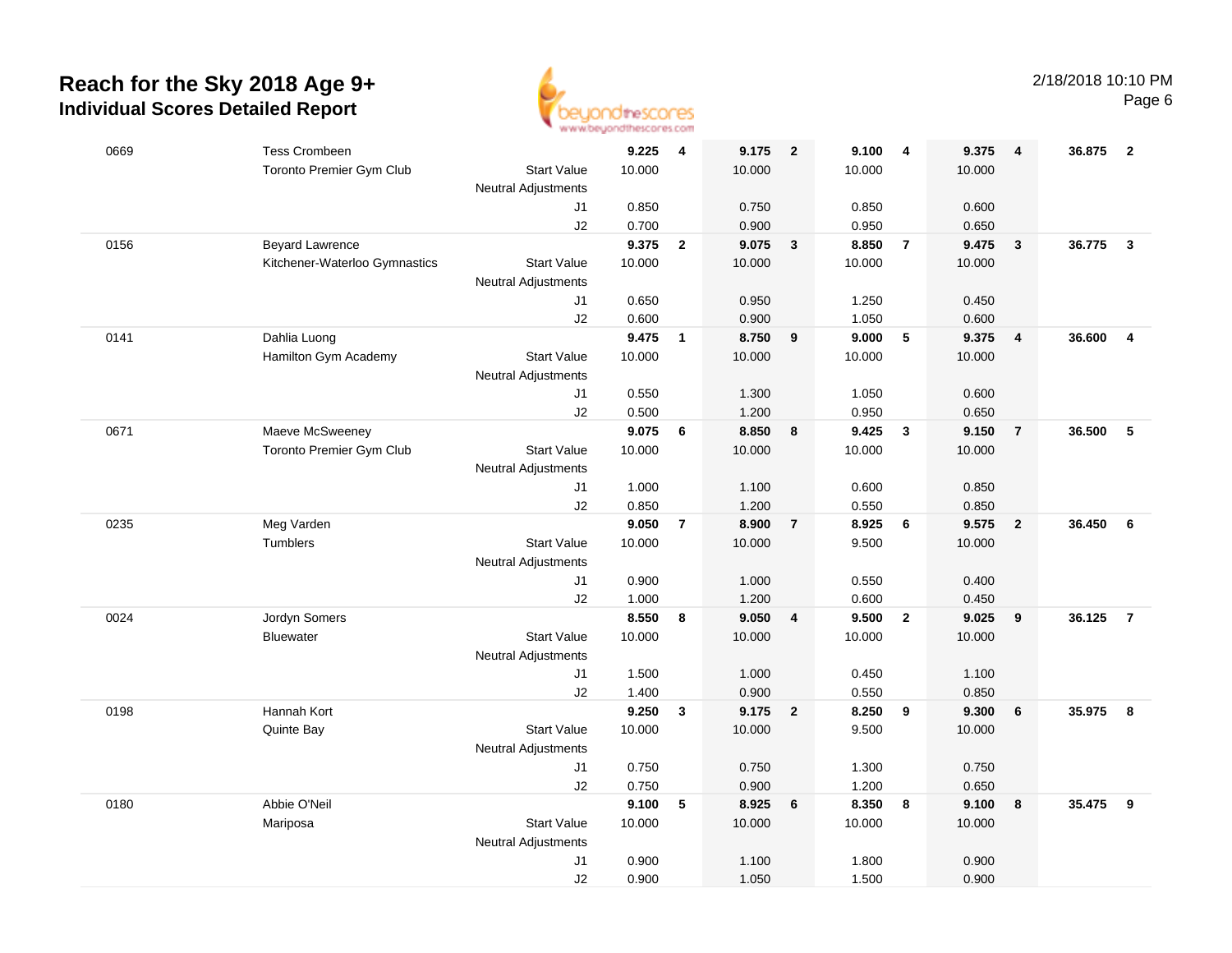

**Level 7 Age 13-14 B**

### **Gymnastics Ontario Level 7**

#### **ID League ID Name VT # UB # BB # FX # AA #** 0075 Samantha Horvath **9.500 <sup>2</sup> 9.675 <sup>1</sup> 9.550 <sup>3</sup> 9.225 <sup>8</sup> 37.950 <sup>1</sup>** Gemini Gymnastics Start Valuee 10.000 10.000 10.000 10.000 Neutral Adjustments J1 0.450 0.300 0.500 0.700 J2 0.550 0.350 0.400 0.850 0078 Lia Kaiser **9.500 <sup>2</sup> 9.025 <sup>7</sup> 9.675 <sup>1</sup> 9.750 <sup>1</sup> 37.950 <sup>1</sup>** Gemini Gymnastics Start Valuee 10.000 10.000 10.000 10.000 Neutral Adjustments J1 0.500 0.950 0.350 0.200 J22 0.500 1.000 0.300 0.300 0016 Hailey Gaulton **9.225 <sup>3</sup> 9.450 <sup>2</sup> 9.525 <sup>4</sup> 9.575 <sup>2</sup> 37.775 <sup>2</sup>** Bluewater Start Valuee 10.000 10.000 10.000 10.000 Neutral Adjustments J1 0.800 0.450 0.450 0.500 J2 0.750 0.650 0.500 0.350 0069 Kala Bain **9.700 <sup>1</sup> 8.900 <sup>8</sup> 9.525 <sup>4</sup> 9.350 <sup>7</sup> 37.475 <sup>3</sup>** Gemini Gymnastics Start Valuee 10.000 10.000 10.000 10.000 Neutral Adjustments J1 0.350 1.100 0.500 0.600 J2 0.250 1.100 0.450 0.700 0206 Maya Joaquin **9.175 <sup>4</sup> 9.200 <sup>6</sup> 9.450 <sup>5</sup> 9.575 <sup>2</sup> 37.400 <sup>4</sup>** Scarborough Gym Elites Start Valuee 10.000 10.000 10.000 10.000 Neutral Adjustments J1 0.750 0.900 0.550 0.450 J2 0.900 0.700 0.550 0.400 0226 Michelle-Rose Berube-Conway **8.900 <sup>7</sup> 9.425 <sup>3</sup> 9.575 <sup>2</sup> 9.400 <sup>5</sup> 37.300 <sup>5</sup> Tumblers**  Start Valuee 10.000 10.000 10.000 10.000 Neutral Adjustments J1 1.100 0.600 0.450 0.550 J2 1.100 0.550 0.400 0.650 0170 Madison Baird **9.500 <sup>2</sup> 9.250 <sup>5</sup> 8.975 <sup>8</sup> 9.450 <sup>4</sup> 37.175 <sup>6</sup>** Loyalist Gymnastics Club Start Value 10.000 10.000 10.000 10.000 Neutral Adjustments J1 0.500 0.850 1.100 0.550 J20.500 0.650 0.950 0.550